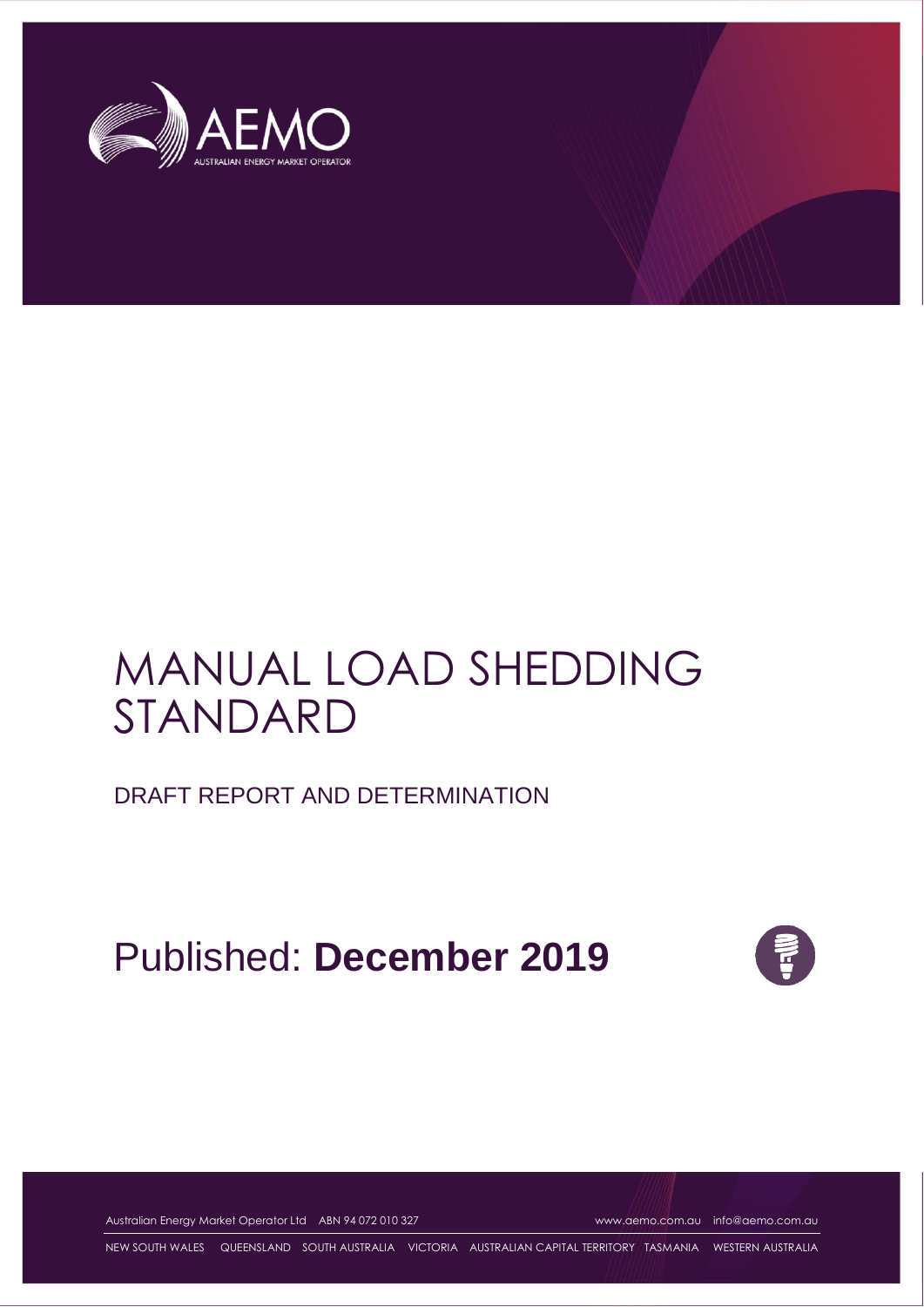

# **NOTICE OF SECOND STAGE CONSULTATION – MANUAL LOAD SHEDDING STANDARD**

Date of Notice: 6 Dec 2019

This notice informs all Registered Participants and interested parties (Consulted Persons) that AEMO is commencing the second stage of its consultation on the Manual Load Shedding Standard.

#### Invitation to make Submissions

AEMO invites written submissions on this Draft Report and Determination (Draft Report). Please identify any parts of your submission that you wish to remain confidential, and explain why. AEMO may still publish that information if it does not consider it to be confidential, but will consult with you before doing so. Consulted Persons should note that material identified as confidential may be given less weight in the decision-making process than material that is published.

#### Closing Date and Time

Submissions in response to this Notice of Second Stage of Rules Consultation should be sent by email to darren.spoor@aemo.com.au, to reach AEMO by 5.00pm (Melbourne time) on 13 Dec 2019. All submissions must be forwarded in electronic format (both pdf and Word). Please send any queries about this consultation to the same email address. Submissions received after the closing date and time will not be valid, and AEMO is not obliged to consider them. Any late submissions should explain the reason for lateness and the detriment to you if AEMO does not consider your submission.

#### Publication

All submissions will be published on AEMO's website, other than confidential content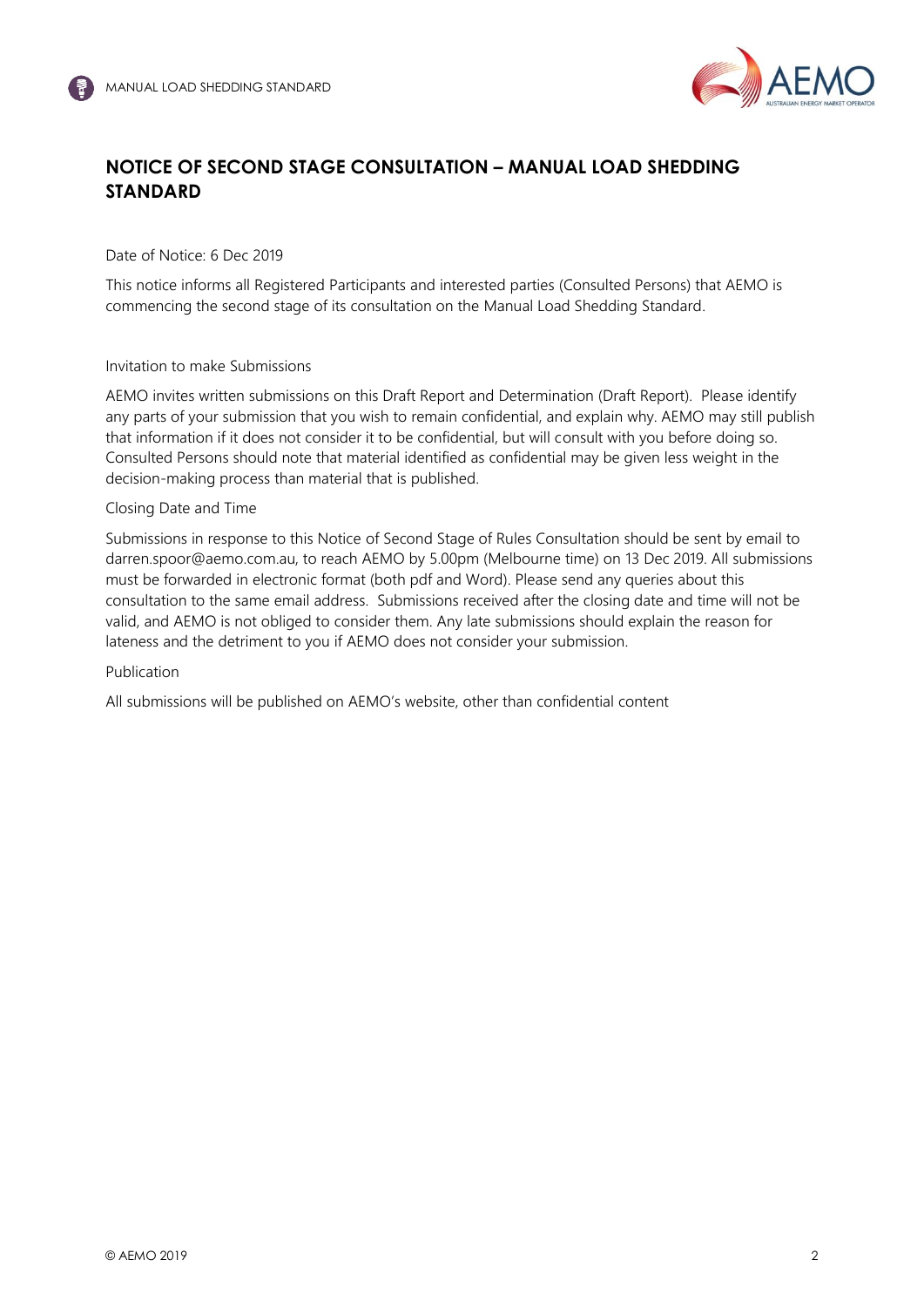

## <span id="page-2-0"></span>**EXECUTIVE SUMMARY**

The publication of this Draft Report continues the consultation process conducted by AEMO to consider the publication of a new Manual Load Shedding Standard.

On 1 May 2019, AEMO published a Notice of Consultation and the draft Manual Load Shedding Standard. A joint submission was received on 30 September from Ergon and Energex, which proposed two minor amendments to the document. AEMO considered the submission and met with Ergon and Energex, at which they agreed that changes to the draft Standard were not required. Following that meeting, AEMO considers that no further changes to the draft Manual Load Shedding Standard are necessary. AEMO's draft determination is to accept the Manual Load Shedding Standard in the form published with this Draft Report.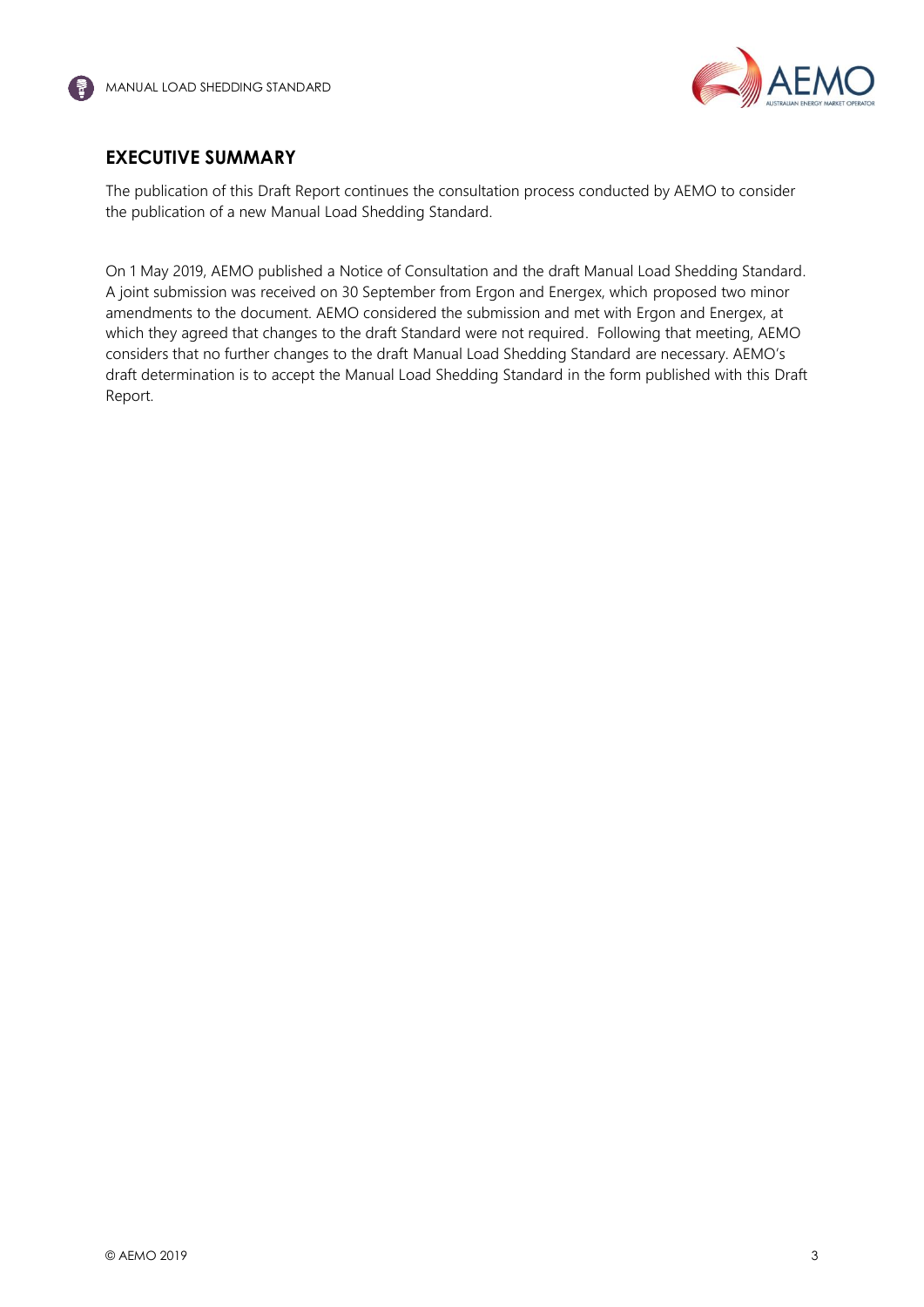

# **CONTENTS**

|              | <b>EXECUTIVE SUMMARY</b>           |                                           |                |
|--------------|------------------------------------|-------------------------------------------|----------------|
| $\mathbf{1}$ |                                    | STAKEHOLDER CONSULTATION PROCESS          | 5              |
| 2.           | <b>BACKGROUND</b>                  |                                           |                |
| 2.1.         | NER requirements                   |                                           | 5              |
| 2.2.         | Context for this consultation      |                                           | 5              |
| 2.3.         | Initial consultation               |                                           | 5              |
| 2.4.         | 6<br>Public consultation           |                                           |                |
| 3.           | SUMMARY OF MATERIAL ISSUES<br>6    |                                           |                |
| 4.           | DISCUSSION OF MATERIAL ISSUES<br>6 |                                           |                |
| 4.1.         | Manual Load Shedding Standard<br>6 |                                           |                |
| 5.           | DRAFT DETERMINATION                |                                           | $\overline{7}$ |
|              | APPENDIX A.                        | <b>GLOSSARY</b>                           | 8              |
| APPENDIX B.  |                                    | SUMMARY OF SUBMISSIONS AND AEMO RESPONSES | 9              |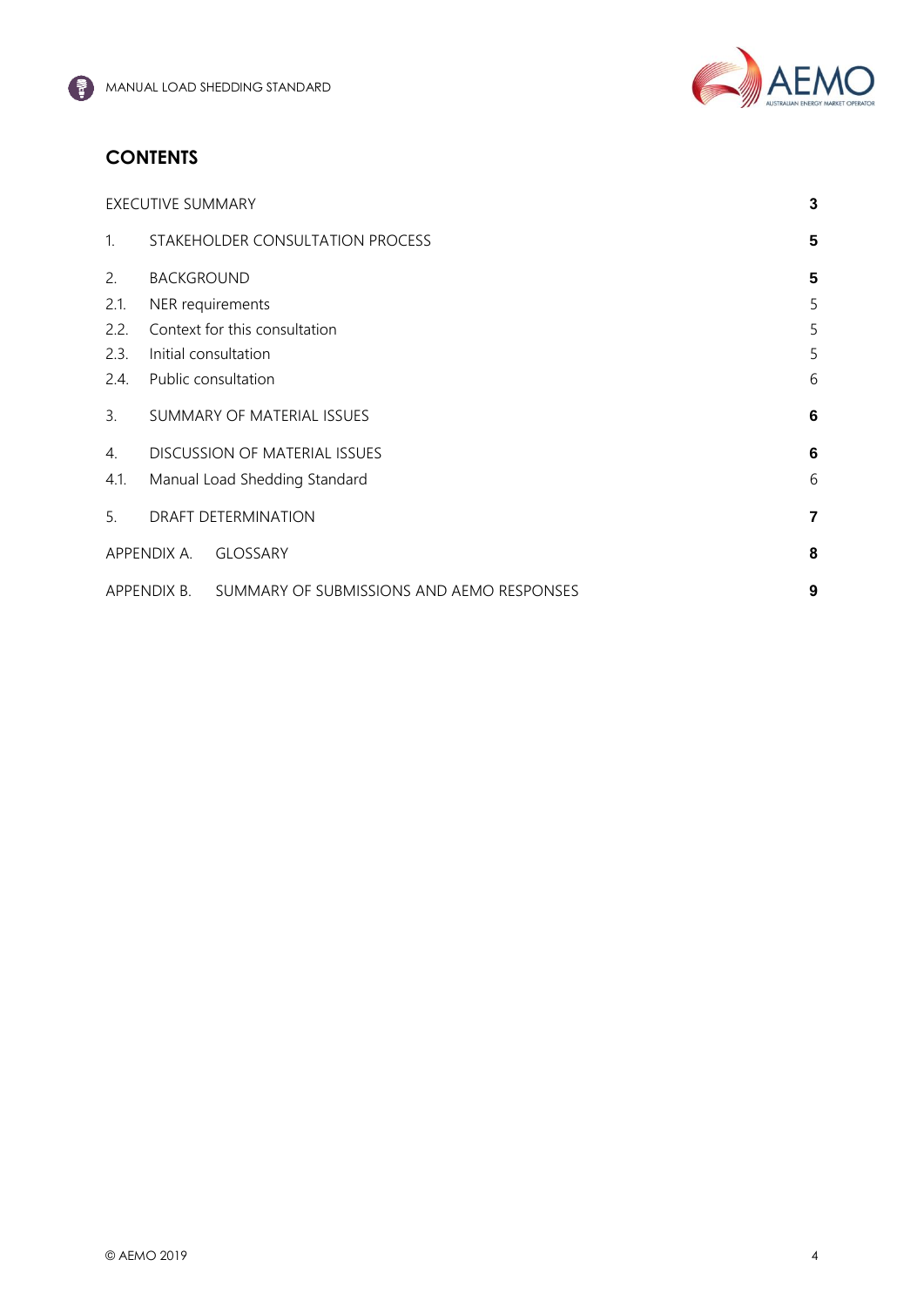

# <span id="page-4-0"></span>**1. STAKEHOLDER CONSULTATION PROCESS**

The matter for consultation involves the publication of a new Manual Load Shedding Standard. This Manual Load Shedding Standard is designated as a power system operating procedure under clause 4.10.1(a)(5) of the National Electricity Rules (NER).

AEMO conducted meetings with transmission network service providers and jurisdictional system security coordinators in March and April 2019. AEMO developed the draft Manual Load Shedding Procedures and published a notice of consultation dated 1 May 2019 under clause 8.9 of the National Electricity Rules, inviting submissions by 30 September 2019. Only one submission, a joint submission from Ergon and Energex, was received. AEMO met with Ergon and Energex on 18 October 2019, at which they agreed that changes to the draft Standard were not required.

The publication of this Draft Report continues this consultation.

## <span id="page-4-1"></span>**2. BACKGROUND**

#### <span id="page-4-2"></span>**2.1. NER requirements**

This draft Manual Load Shedding Standard meets the requirements of clause 4.3.4(e) of the NER:

*AEMO must develop, and may amend, standards in consultation with Network Service Providers in accordance with the Rules consultation procedures which must be met by Network Service Providers in arranging and maintaining the controls, monitoring and secure communication systems referred to in clause 4.3.4(c).* 

### <span id="page-4-3"></span>**2.2. Context for this consultation**

Clause 4.3.4(c) of the NER requires Network Service Providers (NSPs) to arrange and maintain controls, monitoring and secure communication systems to facilitate a manually initiated, rotational load shedding and restoration process in accordance with standards set by AEMO under clause 4.3.4(e). NSPs continue to maintain existing control systems and monitoring of secure communication systems to achieve this outcome.

#### <span id="page-4-4"></span>**2.3. Initial consultation**

AEMO met with each of the NEM TNSPs and JSSC's to request feedback on the final working draft of the Manual Load Shedding Standard. This standard is intended to meet the requirements of clause 4.3.4(e) of the NER and to complement the Jurisdictional Load Shedding Guidelines published by the Jurisdictional System Security Coordinator (JSSC) in each region. It also supports Transmission Network Service Providers (TNSPs) in defining the objectives and content of Load Shedding Plans. These plans are to be developed in consultation with the Distribution Network Service Providers (DNSPs) and applied in real-time at the request of AEMO

AEMO received support from each of the TNSPs and JSSCs. Much of the feedback was structural and grammatical. However, as a result of this consultation, it was agreed that the draft Manual Load Shedding Standard should not specifically list each of the TNSP Manual Load Shedding Plans as this would inhibit the TNSPs' flexibility when changing the name or title of the Plan. The obligation for the TNSP to have a Load Shedding Plan was therefore deemed adequate.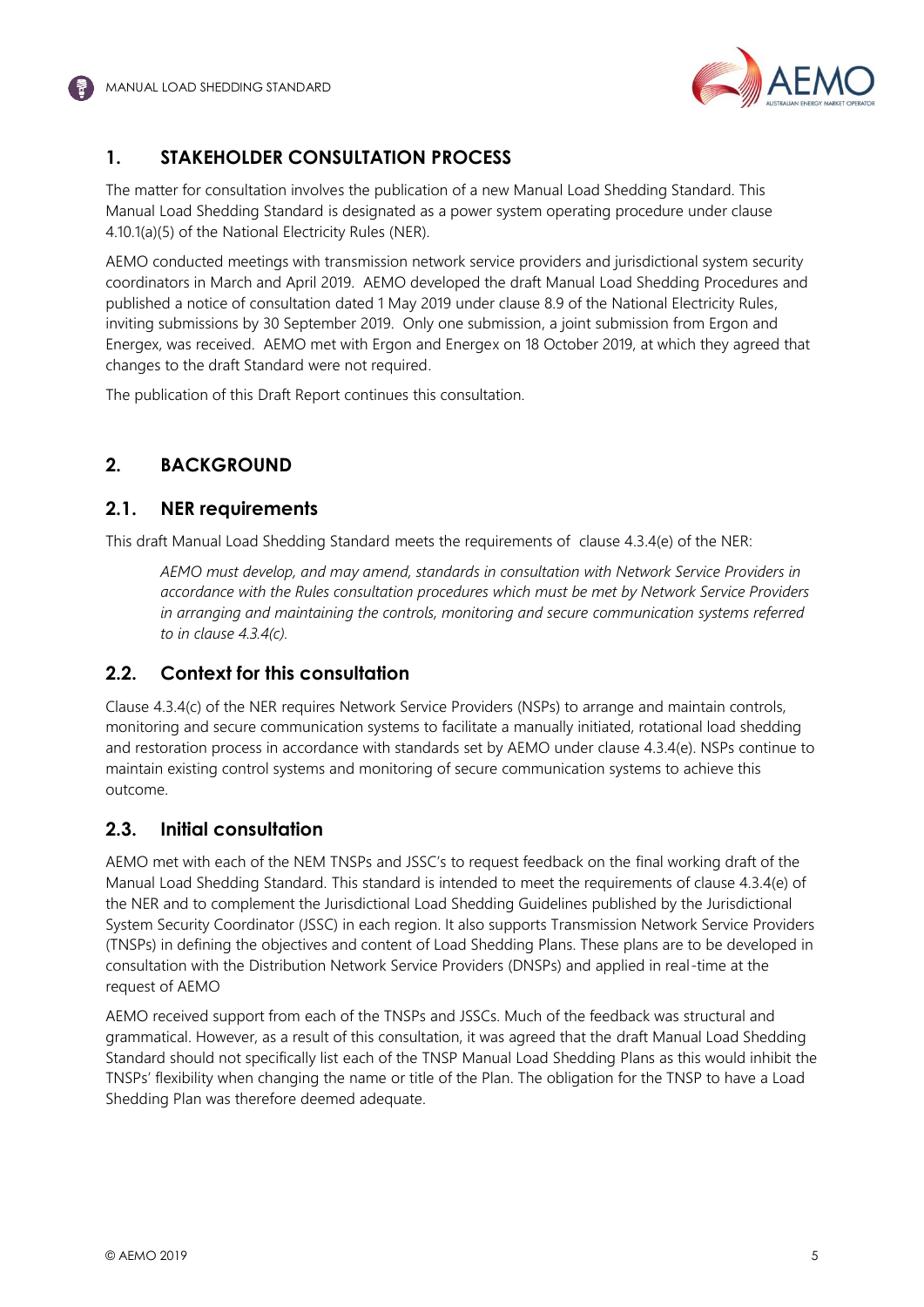

## <span id="page-5-0"></span>**2.4. Public consultation**

AEMO issued a Notice of First Public Consultation dated 1 May 2019, which invited submissions on the draft Manual Load Shedding Standard. AEMO received one written submission in the first stage of consultation.

## <span id="page-5-1"></span>**3. SUMMARY OF MATERIAL ISSUES**

The key material issues arising from the proposal and raised by NSPs are summarised in the following table:

| No.            | <i><u><b>Issue</b></u></i>                                                                                                                                                                                                                                            | Raised by       |
|----------------|-----------------------------------------------------------------------------------------------------------------------------------------------------------------------------------------------------------------------------------------------------------------------|-----------------|
|                | The term "sensitive loads", as identified in clause 2.1a, should be defined in<br>the Glossary;                                                                                                                                                                       | Ergon / Energex |
| $\overline{2}$ | Clause 2.4 should be extended to require AEMO to also advise relevant<br>Distribution Network Service Providers (DNSPs) of a manual interruption to<br>load or the restoration of load, due to the potential for load shedding to<br>impact a DNSP's system stability | Ergon / Energex |

A detailed summary of issues raised by NSPs in submissions, together with AEMO's responses, is contained in Appendix B.

# <span id="page-5-2"></span>**4. DISCUSSION OF MATERIAL ISSUES**

### <span id="page-5-3"></span>**4.1. Manual Load Shedding Standard**

#### **4.1.1. Issue summary and submissions**

Ergon and Energex submitted a joint response, where they expressed general agreement with the content of the Manual Load Shedding Standard. However, they recommended the consideration of two changes in the document:

- *The term "sensitive loads", as identified in clause 2.1a, should be defined in the Glossary; and*
- *Clause 2.4 should be extended to require AEMO to also advise relevant Distribution Network Service Providers (DNSPs) of a manual interruption to load or the restoration of load, due to the potential for load shedding to impact a DNSP's system stability*.

No other submissions were received from the initial consultation.

#### **4.1.2. AEMO's assessment**

In relation to the first matter raised by Ergon & Energex, AEMO notes that the existing Glossary within the draft Manual Load Shedding Standard provides that terms defined in the NER have the same meanings as in the draft Standard. The term "sensitive loads" is already defined in Chapter 10 of the NER, so there is no need to include a definition of the term in the draft Standard.

In relation to the second matter raised by Ergon & Energex, AEMO has Load Shedding Procedures in place for each State. For example, AEMO's Load Shedding Procedure for Queensland (SO OP 4319), states that where there is a need for load shedding or load restoration in Queensland, AEMO must direct Powerlink and Powerlink must then coordinate load shedding or load restoration with the DNSPs in Queensland.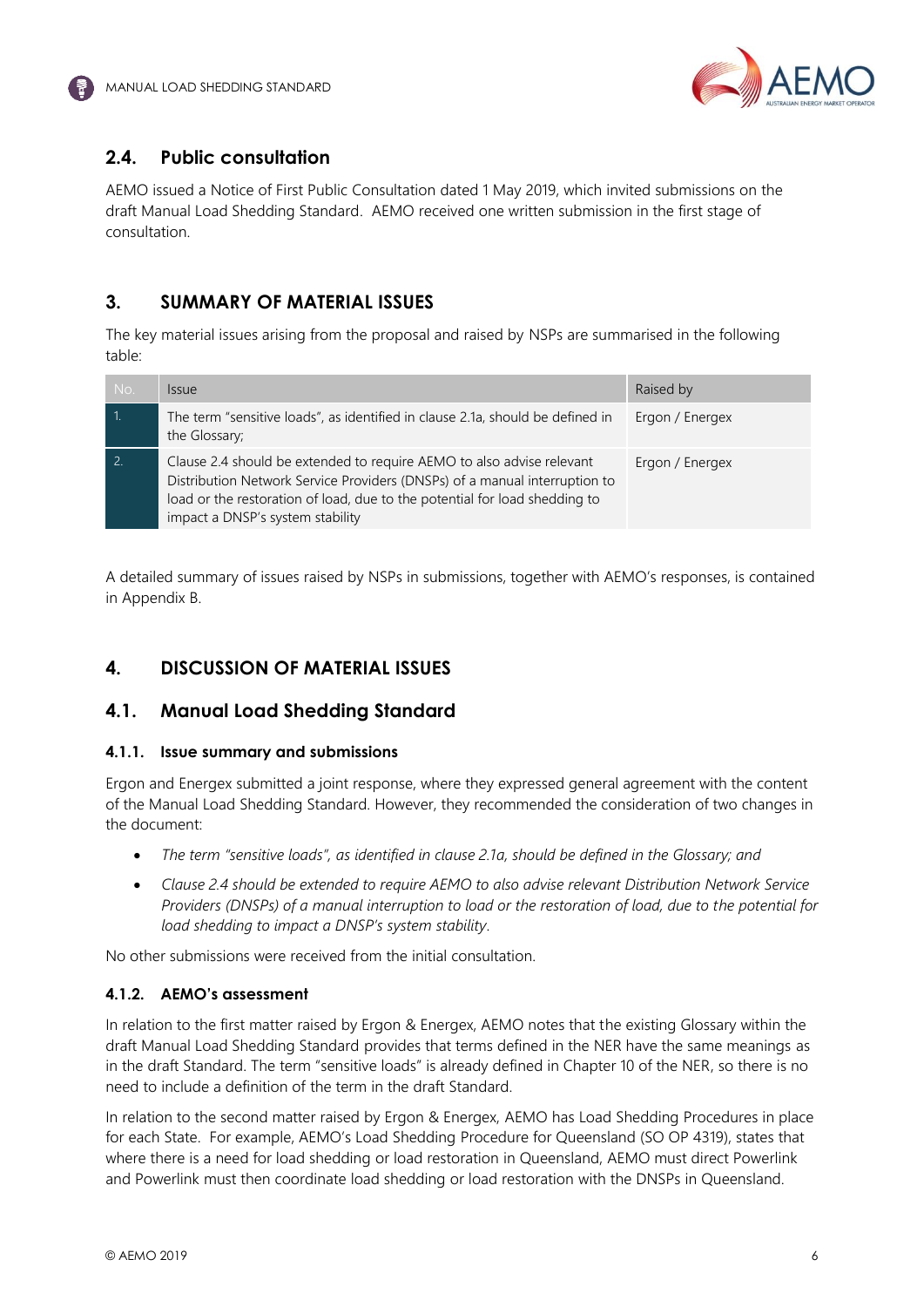

There are similar provisions in the load shedding procedures for other regions in the National Electricity Market. This means that there is already a mechanism for communication with DNSPs regarding load shedding and load restoration and the appropriate entity to communicate with DNSPs regarding load shedding is the relevant TNSP for the region. AEMO considers that clause 2.4 should not be amended to require AEMO to advise DNSPs of a load interruption or restoration. Ergon and Energex agreed to this position during the meeting on the 18 Oct 2019.

## **4.1.3. AEMO's conclusion**

AEMO will maintain the draft Manual Load Shedding Standard in its present form. A second round of public consultations will be for a shorter period as there are no outstanding requests to modify the content of the draft Manual Load Shedding Standard.

## <span id="page-6-0"></span>**5. DRAFT DETERMINATION**

Having considered the matters raised in submissions, AEMO's draft determination is to make the Manual Load Shedding Standard in the form of Attachment 1, in accordance with clause 4.10.1(a)(5) of the NER.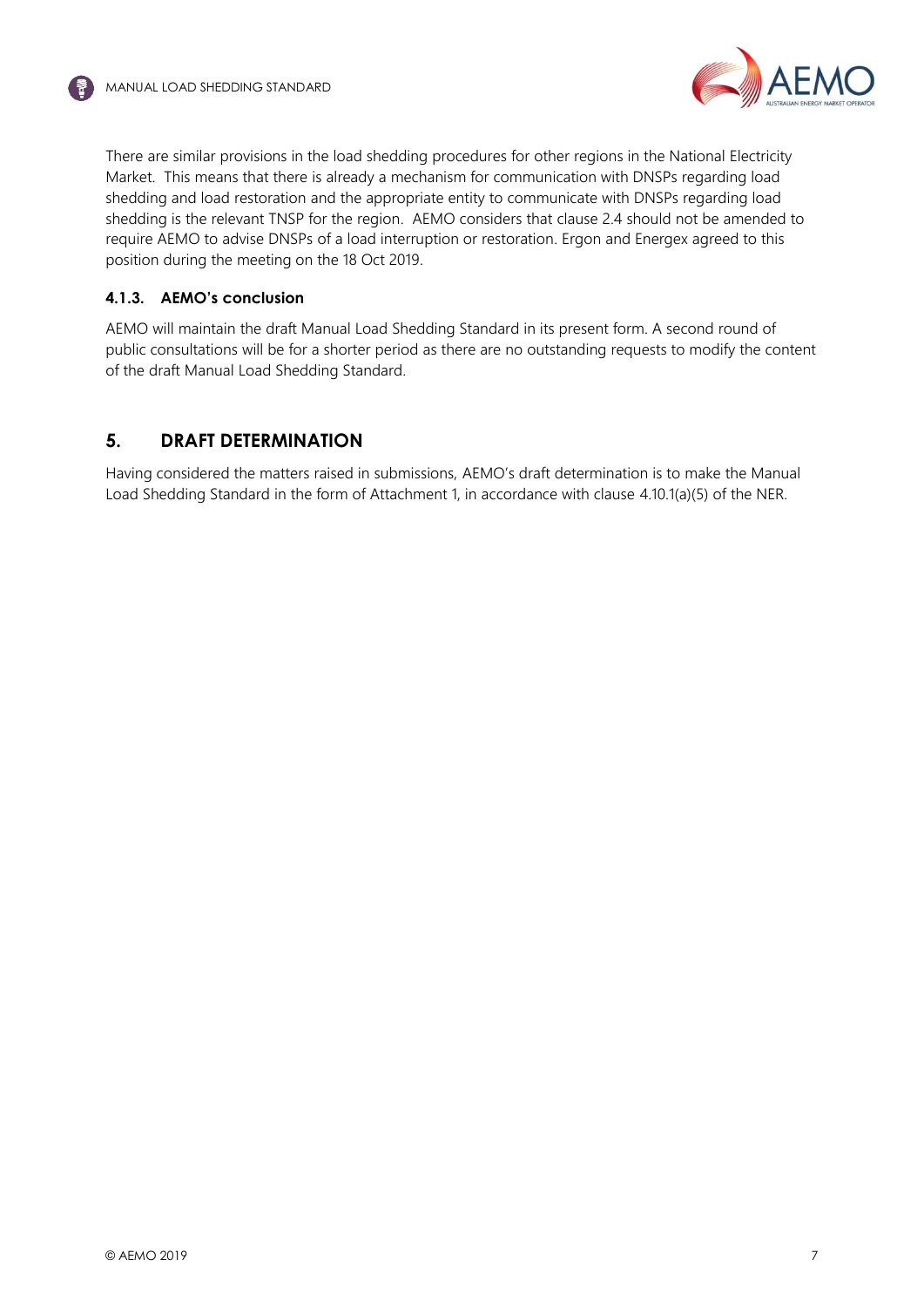

# <span id="page-7-0"></span>**APPENDIX A. GLOSSARY**

| Term or acronym | Meaning                                    |
|-----------------|--------------------------------------------|
| <b>DNSP</b>     | Distribution Network Service Provider      |
| <b>JSSC</b>     | Jurisdictional System Security Coordinator |
| <b>NER</b>      | National Electricity Rules                 |
| <b>NSP</b>      | Network Service Provider                   |
| <b>QLD</b>      | Queensland                                 |
| <b>TNSP</b>     | Transmission Network Service Provider      |